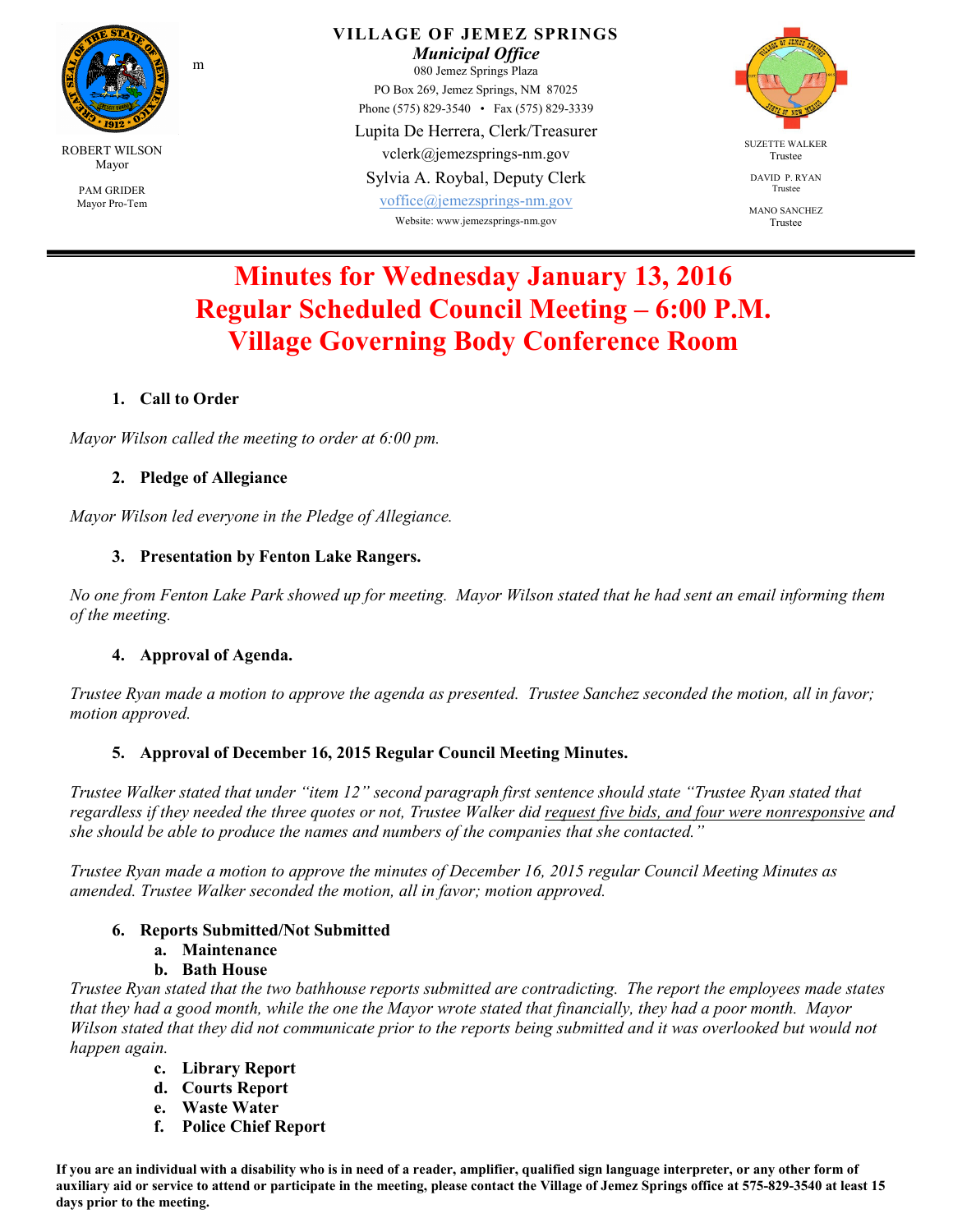*Mayor Wilson stated that Chief Betz would like to come to the next meeting to introduce the new officer, the hiring could not be approved because it was not on the agenda.*

#### **g. P&Z Minutes**

### **h. Fire Department**

*It was stated that the Fire Department needed to have a better report with more information. It was also stated that they would like the Village Clerk/Treasurer De Herrera to contact Dr. Hazen in regards to his contract.* 

## **i. Lodgers Tax Minutes**

#### **7. Adoption of Resolution 2016-002 for the Destruction of Records.**

*Village Clerk/Treasurer De Herrera informed the Council in regards to the retention schedule and the number of years*  that certain documents needed to be retained. She also informed them that the Village of Jemez Springs had not *destroyed any files since 1992 and even some prior, and they really needed to be destroyed. Village Clerk/Treasurer De Herrera stated that the minutes could be destroyed, but the Village would be keeping theirs for historical purposes. Mayor Pro-Tem Grider asked if a list of the records that were going to be destroyed would be attached with the*  resolution when it was sent to Santa Fe. Village Clerk/Treasurer De Herrera stated that there would be. She stated *that there was total of 36 boxes so far, but there was a certain way that all the boxes had to be labeled. Village Clerk/Treasurer De Herrera stated that she would give all the trustees a copy of the list prior to taking any boxes to Santa Fe. Trustee Ryan then volunteered his truck and services if the Village needed any help taking boxes to Santa Fe.* 

*Trustee Ryan made a motion to approve Resolution 2016-002 for the destruction of records along with the attached destruction list to accompany it. Trustee Sanchez seconded the motion, all in favor; motion approved.*

#### **8. Discussion, Consideration and Action on Appointment of Election Judges.**

*Village Clerk/Treasurer stated that the Council had to approve the appointment of Election Judges. She stated we had not received a current list of eligible voters from Sandoval County. The following lived within the Village and should be eligible.* 

- *1. Katie Riley*
- *2. Monica Tolleson*
- *3. Anna Vinson*
- *4. Deb Williams*
- *5. Tom Gonzales*
- *6. Juan Reyes*
- *7. Joe Bowen*

*They have to be qualified electors and live within the Village limits. The Village of Jemez Springs for its election will require four (4).* 

*Trustee Walker made a motion to approve the first four that agree and can make it. Trustee Ryan seconded the motion, all in favor; motion approved.* 

#### **9. Discussion on South Bridge Improvements.**

*Discussion ensued in regards to the south bridge, and if could handle the weight of the fire truck. Mayor Wilson stated that he had a call into Mr. Rick Garza who is our representative from DOT in regards to being able to use road funds in order to reconstruct or revamp the bridge. Mayor Pro-Tem Grider stated that she would look into TAPS funds as well in regards to the bridge and what is available. Trustee Sanchez stated that he was approached in regards to naming that bridge after Mr. Emmett Cart who helped build the two bridges that are now on Mooney or along Mooney Blvd. Mayor Wilson stated that he did not know the legalities of that and would have to look into that before any decisions could be made.* 

#### **10. Discussion on American Legion Transition.**

**If you are an individual with a disability who is in need of a reader, amplifier, qualified sign language interpreter, or any other form of auxiliary aid or service to attend or participate in the meeting, please contact the Village of Jemez Springs office at 575-829-3540 at least 15 days prior to the meeting.**